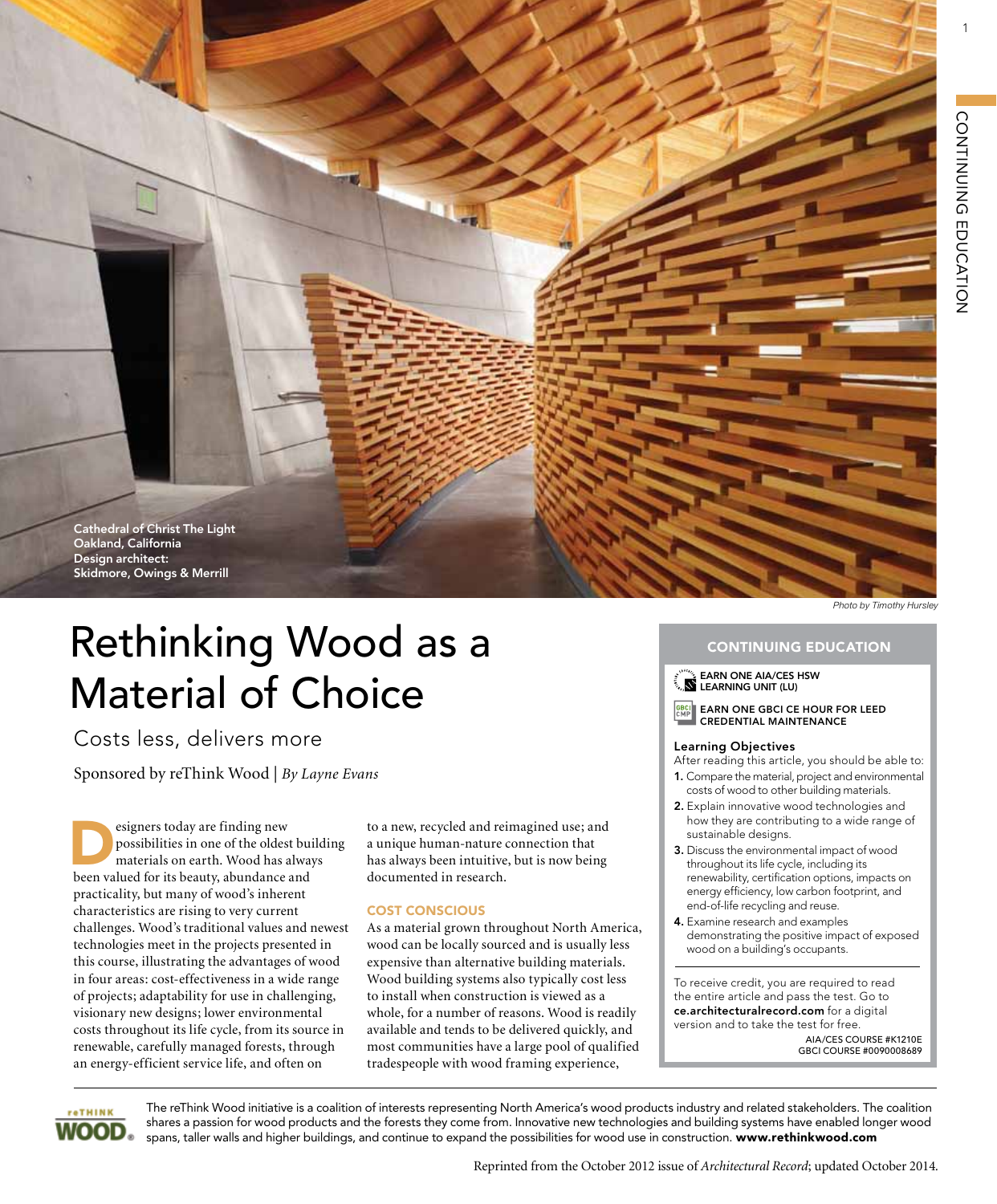### *Photo by Matt Todd, courtesy of WoodWorks*



Environmental recognition with local green building programs was a plus for the Marselle Condominiums in Seattle, Washington, designed by PB Architects, but cost was the driving factor in the decision to use wood construction.

which minimizes construction delays and keeps labor costs competitive. Wood's adaptability and ease of use also translate into faster construction schedules, while a smaller foundation may be needed because of its light weight.

For the Carroll Smith Elementary School in Osceola, Arkansas, wood's light weight indirectly led to savings. The project was originally designed in concrete block. This would have required expensive piers to address soft soil conditions. The project team also looked at using steel construction elements, which were found to concentrate the load in unacceptably small areas. Ultimately, the project team selected wood thus reducing both the need for piers and the cost of the structural system. According to Ferran Espin of PKM Architects, lead designer for the project, using wood for the walls, floor and roof deck saved approximately \$10 per square foot compared to a steel structure with light metal gauge framing. John Warriner of John Warriner and Associates, also part of the architectural team, said wood was the natural choice for this project given its economic value and design flexibility. Designing the building using wood allowed the team to meet all of the project requirements in the most financially responsible way.

In addition to material costs, an aggressive construction schedule was one of the main drivers for the choice of wood in Emory Point, a mixed-use project near Emory University in Atlanta, Georgia. Designed by Cooper Carry and The Preston Partnership, the 442-unit project includes one five-story wood-frame building over slab-on-grade and three four-story wood-frame buildings over one-story concrete podiums. According to Brad Ellinwood, PE, of

Ellinwood + Machado Consulting Structural Engineers, a number of systems were considered but wood was by far the most economical. For the structural frame portion only, the wood design cost approximately \$14/square foot compared to \$22/square foot for a 7-inch posttensioned concrete slab and frame. Despite the need for significant site preparation, wood's ease of use allowed the entire project to be completed in just over a year.

Often, even when wood is chosen to meet other goals, cost is still the deciding factor. For the Marselle Condominium project in Seattle, Washington, wood construction helped the building meet requirements of the local Master Builders Association Built Green program. But while the environmental recognition was an added benefit, the developer considered the decision to use wood framing purely financial. "If the project had been built using all concrete, for instance, it would have cost about 30 percent more," according to Kory Knudson, vice president of Norcon, NW, Inc. "If we had built the entire project out of steel, it would have taken much longer and we would have had to make many energy modifications."

### Innovative Uses for a Traditional Building Material

Building codes recognize wood's structural performance capabilities in a broad range of applications—from the light-duty repetitive framing common in small structures to the larger and heavier framing systems used to build arenas, schools and other large buildings. However, around the world, architects and structural engineers are extending the boundaries of wood design, while innovative

technologies and building systems continue to expand opportunities for wood use in construction. It's a symbiotic relationship that has also influenced the evolution of building codes and standards.

For example, the Cathedral of Christ The Light in Oakland, California, is an extraordinary timber cathedral designed to last 300 years using a unique structural system. Designed by Skidmore, Owings & Merrill LLP (SOM), the soaring 36,000-squarefoot, 1,500-seat structure replaces another cathedral destroyed during a 1989 earthquake. Architecturally stunning, the new building features a space-frame structure comprised of a glulam and steel-rod skeleton veiled with a glass skin. Given the close proximity of fault lines and non-conformance of the design to a standard *California Building Code* lateral system, the City of Oakland hired a peer review committee to review SOM's design for toughness and ductility. Through the use of advanced seismic engineering, including base isolation, the structure has been designed to withstand a 1,000-year earthquake. Engineers were able to achieve the appropriate structural strength and toughness by carefully defining ductility requirements for the structure, using threedimensional computer models that simulate the entire structure's nonlinear behavior, testing of critical components relied on for seismic base isolation and superstructure ductility, and verifying their installation.

An example with farther-reaching implications is the Long Hall in Whitefish, Montana, the first commercial building in the U.S. to be built from cross laminated timber (CLT). Although the Type VB structure was built to 2009 *International Building Code* (IBC) requirements, CLT was completely new to code officials. Darryl Byle, PE, of CLT Solutions worked with the local building department more than six months in advance to address concerns and keep the project on schedule. Among the challenges, the team needed approval of the CLT system as a stand-alone, one-hour rated assembly in order to feature exposed CLT on the interior. Byle used data on fire design from sources such as the *National Design Specification® (NDS®) for Wood Construction* and experimental CLT fire test data from manufacturers and independent sources to demonstrate that CLT panels could be expected to perform well in a fire event.

In addition to CLT, parallel strand lumber (PSL), glued laminated timber (glulam) and prefabricated paneling systems are among the products contributing to a wider range of wood buildings. They have made wood a viable choice for applications such as arenas, gymnasiums and lobbies, which require tall walls and large open spaces with minimal, intermediate supports.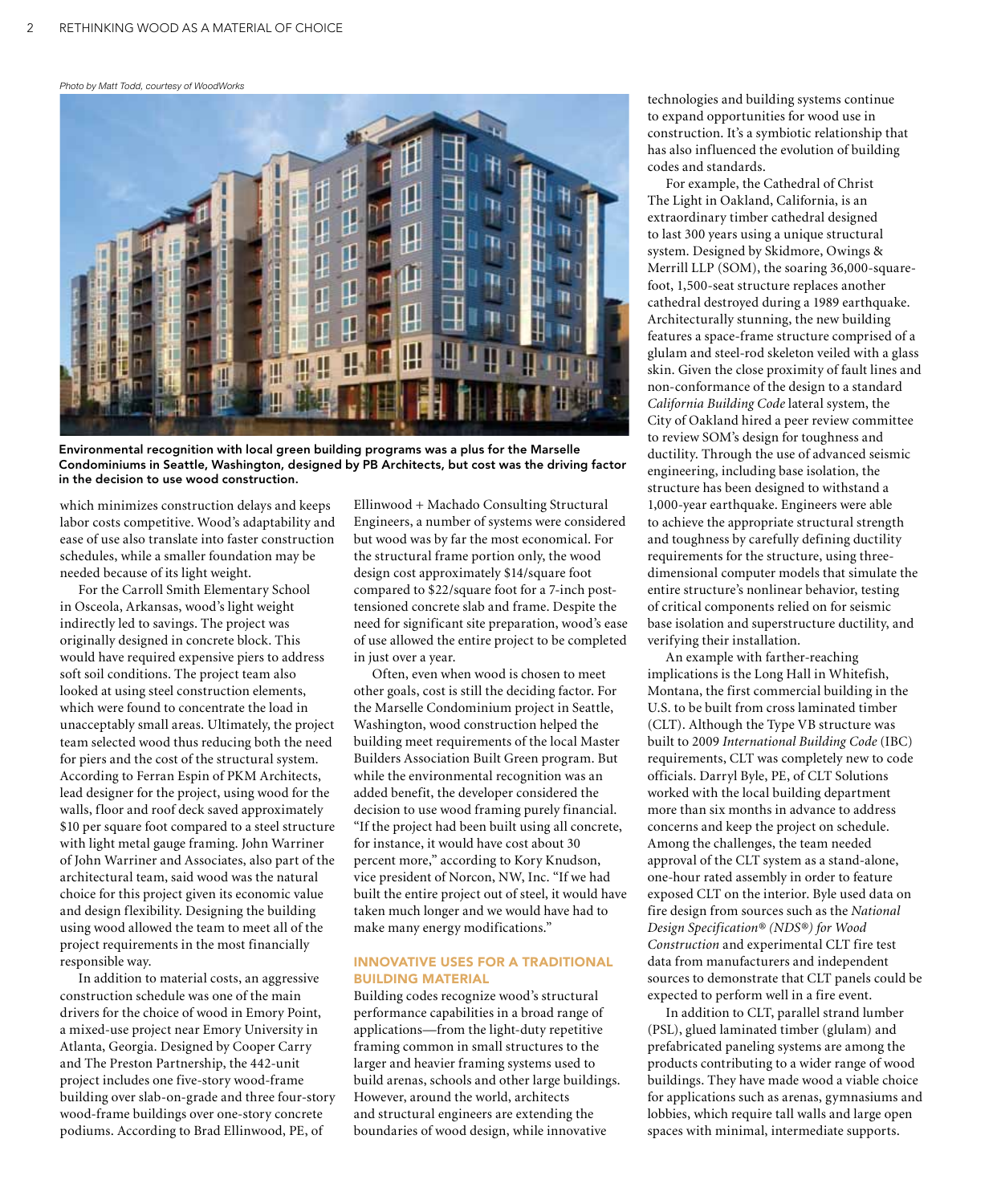*Photo by gravityshots.com*



Speed record: Taking speed of construction to an entirely new level, the two-story Long Hall in Whitefish, Montana, designed by Datum Design Drafting and engineered by CLT Solutions, took just five days to erect and gave the owner a sustainable, energy-efficient building. It was the first commercial building in the U.S. made from CLT.

For example, glulam can be manufactured to achieve spans as long as 100 feet and walls up to 20 feet. (See the case study of the Art Gallery of Ontario renovation designed by Frank Gehry, page 7.)

# Photo by Sean Weaver

Galleria Italia at the Art Gallery of Ontario. (See case study on page 7.)

### Wood and the Environment

Wood grows naturally and is renewable. Life cycle assessment (LCA) studies also show that wood yields clear environmental advantages over other common building materials in terms of embodied energy, air and water pollution, and greenhouse gas emissions.

In the past, the green building movement has taken a prescriptive approach to choosing building materials. This approach assumes that certain prescribed practices—such as using local materials or specifying products with recycled content—are better for the environment regardless of the product's manufacturing process or disposal. Today, however, it is being replaced by the scientific evaluation of actual impacts through LCA.

LCA is an internationally recognized method for measuring the environmental impacts of materials, assemblies or whole buildings over their entire lives—from extraction or harvest of raw materials through manufacturing, transportation, installation, use, maintenance and disposal or recycling. When integrated

# The Trend Toward Taller Wood Buildings

Multi-family housing was one of the first market segments to rebound from the recession, because it's more affordable than single-family housing while offering advantages such as less upkeep and closer proximity to amenities. Wood construction is attractive for multi-family projects because it offers high density at a relatively low cost, as well as adaptability on site, faster construction, and reduced carbon footprint. The IBC allows wood-frame construction

into green building codes, standards and rating systems, LCA encourages design professionals to compare different building designs based on their environmental impacts and make informed choices about the materials they use.

A comprehensive review of scientific literature<sup>1</sup> looked at research done in Europe, North America and Australia pertaining to life cycle assessment of wood products. It applied LCA criteria in accordance with ISO 14040-42 and concluded, among other things, that:

- Fossil fuel consumption, the potential contributions to the greenhouse effect and the quantities of solid waste tend to be minor for wood products compared to competing products.
- Wood products that have been installed and are used in an appropriate way tend to have a favorable environmental profile compared to functionally equivalent products made from other materials.

It's worth taking a closer look at some of the important aspects that contribute to this favorable environmental profile.

### Sustainable Source

Sustainable forest management involves meeting society's need for forest products and other benefits, while respecting the values people attach to forests and preserving forest health and diversity for the future. In North America, responsible forest management ensures that forests are legally harvested and managed to meet society's long-term demand for forest products and other sustainability goals. In the U.S. and Canada, this has resulted in more than 50 consecutive years of net forest growth that exceeds annual forest harvests.<sup>2</sup> The rate of deforestation in the U.S. and Canada is virtually zero.<sup>3</sup>

Wood is also the only building material that has third-party certification programs in place to demonstrate that products being sold have come from a sustainably managed resource.

for five stories and more (e.g., with the use of mezzanines and terraces) in building occupancies that range from business and mercantile to multi-family, military, senior, student and affordable housing. However, there are indications that this may increase as new products continue to enhance wood's ability to add value in multi-story applications. For example, cross laminated timber (CLT) is widely used in Europe and is gaining ground in North America. In Australia, a ten-story CLT building was completed in 2013, and there are eight- and nine-story examples in the UK and Austria.

3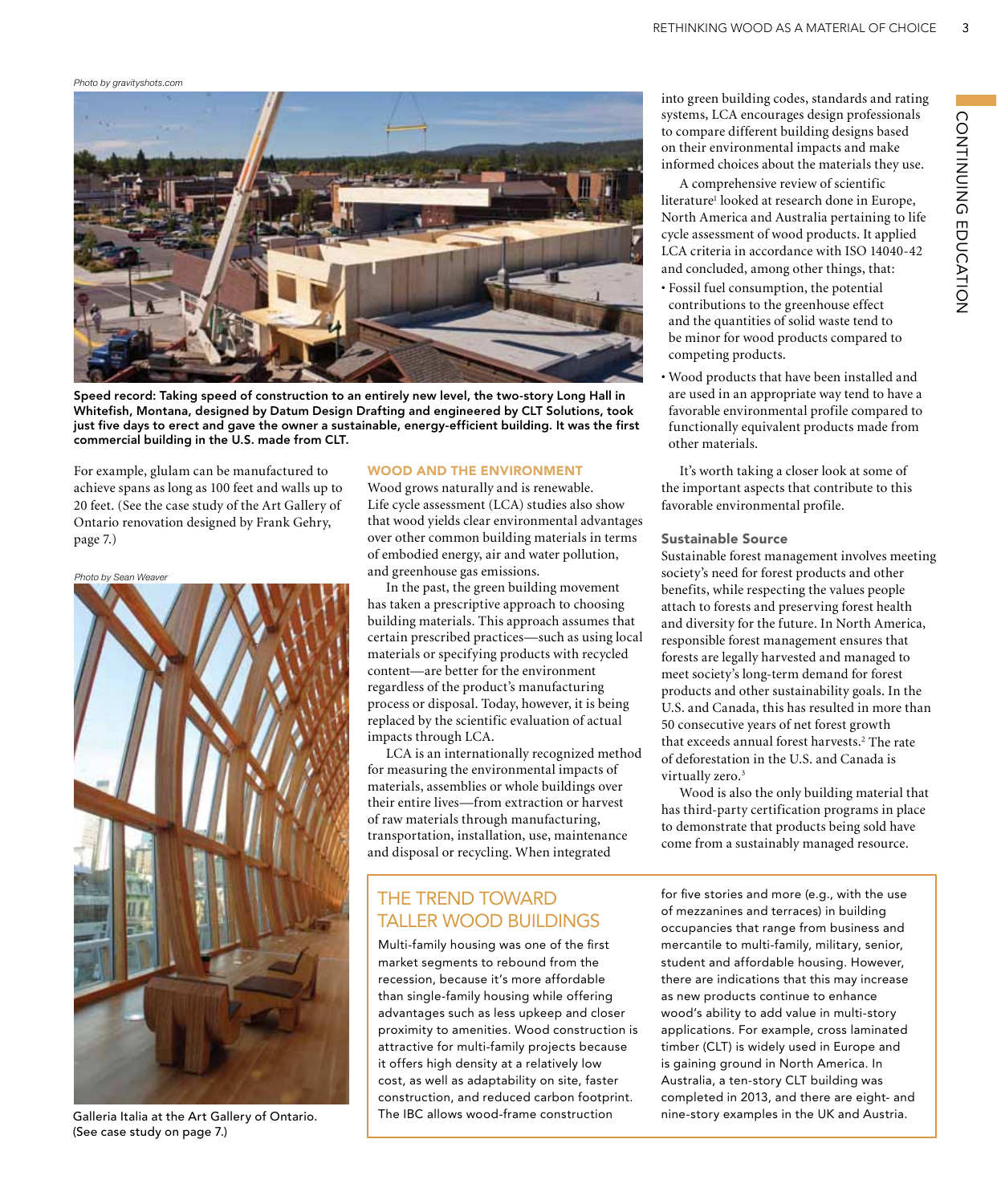# LCA in Codes, Standards and rating systems

LCA is more common in Europe than North America, but its use is increasing in both markets because of its holistic approach and power as an evaluative tool. For example:

The UK-based Building Research Establishment's Environmental Assessment Method (BREEAM) is the world's most widely used green building rating system and the basis for many others, including the Leadership in Energy and Environmental Design (LEED) system and Green Globes. The BREEAM modules for offices, multi-family buildings and ecoHomes include calculations based on LCA.

 In the U.S., LCA is encouraged in the Green Globes rating system, and included in the

Sustainable forest certification allows forest companies to demonstrate the effectiveness of their practices by having them independently assessed against a stringent standard that considers environmental, economic and social values. As of August 2013, approximately 500 million acres of forest in the U.S. and Canada were certified under one of the four internationally recognized programs used in North America: the Sustainable Forestry Initiative (SFI), Forest Stewardship Council (FSC), Canadian Standards Association's Sustainable Forest Management Standard (CSA), and American Tree Farm System (ATFS). This represents more than half of the world's certified forests.

### Carbon Footprint

As trees grow, they absorb carbon dioxide from the atmosphere. They release the oxygen and incorporate the carbon into their wood, roots, leaves or needles, and surrounding soil. One of three things then happens:

- As trees mature and then die, they start to decay and slowly release the stored carbon back into the atmosphere.
- The forest succumbs to wildfire, insects or disease and releases the stored carbon quickly.
- The trees are harvested and manufactured into forest products, which continue to store much of the carbon. In the case of wood buildings, the carbon is kept out of the atmosphere for the lifetime of the structure or longer if the wood is reclaimed and manufactured into other products. Wood stores more carbon than is emitted during its harvest, production, transport and installation.

In all of these cases, the cycle begins again as the forest regenerates and trees once again begin

American National Standard based on Green Globes, *ANSI/GBI 01-2010: Green Building Assessment Protocol for Commercial Buildings.* With the release of LEED v.4, a pilot credit related to LCA has been replaced with optional credits related to LCA, LCA-based environmental product declarations (EPDs), material ingredient verification and raw material extraction.

LCA is incorporated in the draft *California Green Building Standards Code*, American Society of Heating, Refrigerating and Air-Conditioning Engineers (ASHRAE) *Standard 189.1, National Green Building Standard* (ICC 700), and *International Green Construction Code* (IGCC).

absorbing and storing carbon.

Putting these benefits into perspective, one carbon calculator<sup>4</sup> (see box on the next page) found that the Avalon Anaheim Stadium, a five-story building constructed of wood (Withee Malcolm Architects, engineering by VanDorpe Chou Associates Inc.) in Anaheim, California, stored 3,970 metric tons of carbon dioxide equivalent  $(CO<sub>2</sub>e)$  in its lumber and sheathing, while the emissions avoided by not using steel or concrete increased the carbon benefit by another 8,440 metric tons of  $CO<sub>2</sub>e$ . According to the U.S. Environmental Protection Agency's Greenhouse Gas Equivalencies Calculator, this equates to the annual emissions from 2,370 cars or the energy to operate an average home for 1,050 years.

*Photo by Arden Photography, courtesy of VanDorpe Chou Associates*

### Energy Efficiency

In terms of operating energy, wood has the advantage of low thermal conductivity compared to steel and concrete. As a result, wood is easy to insulate to high standards while steel and concrete must overcome problems from thermal bridging and the possible consequence of moisture condensation on cold surfaces. However, because there are many factors that have a greater influence on a building's energy efficiency (such as insulation and air tightness), the more relevant point for many designers is that wood building systems lend themselves to structures that are highly energy efficient—with less impact on the environment in terms of embodied energy, air and water pollution, and carbon footprint.

Any wood structural system can be designed to achieve a tight building envelope. However, with new systems such as CLT, precise manufacturing results in tight tolerances and exceptional air tightness. The added aspect of dimensional stability also ensures that the building remains airtight over time. Wood is also proving to be a good choice for designers who want to meet the Passive House (Passivhaus) standard or create a net-zero energy or net-zero carbon building.

### Recycle/Reuse

One of the most important sustainability factors for a building material is often underestimated or overlooked completely: what will happen to the material at the end of the building's working life? A "Survey on Actual Service Lives of North American Buildings" showed that



According to the U.S. EPA Greenhouse Gas Equivalencies Calculator, estimated carbon benefits for the five-story Avalon Anaheim Stadium equate to a year's worth of emissions from 2,370 cars or the energy to operate an average home for 1,050 years.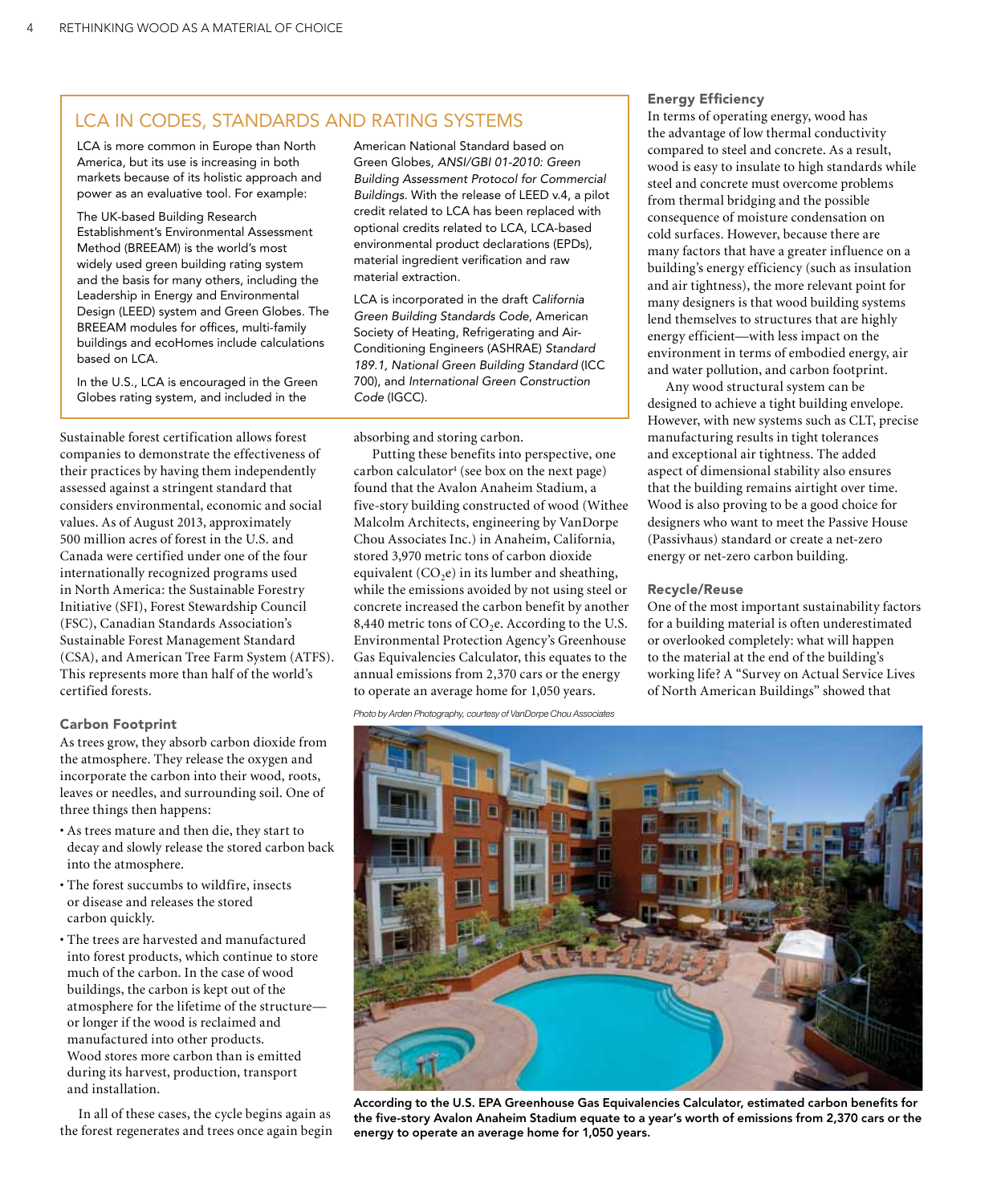# CARBON CALCULATOR

A carbon calculator available free to design professionals estimates the carbon benefits of wood buildings. Users input the volume of wood products, and the calculator estimates the amount of carbon stored in the wood and the greenhouse gas emissions avoided by using wood. If volume information isn't known, users may select from typical building types.

Source: www.woodworks.org

buildings in the U.S. often have a service life of less than 50 years, regardless of material, because of changing needs or increasing land values as opposed to performance issues. When one considers the embodied energy in these structures and issues related to disposal, the adaptability of wood structures and building systems, either through renovation or deconstruction and reuse, is a significant advantage. (See "Adaptive Reuse" case study on the Federal Center South – Building 1202 on page 7.)

### Bringing Nature to the Interior Environment

As buildings become increasingly dependent on and designed for technology, the human need to connect with nature doesn't change, but it can get harder to accommodate. Wood has unique characteristics that most people respond to intuitively. This positive connection is being documented by a growing body of research, and can be a valuable asset in spaces filled with electronic devices and screens, synthetic materials and artificial lighting.

People feel an instinctive connection and attraction to natural materials, and many building designers cite the warm attributes of wood as a reason for its use. Evidence also suggests that exposed wood can contribute to an individual's sense of well-being. In an office or school, wood is thought to improve performance and productivity; in a hospital, it may have a positive impact on patient recovery.

A study<sup>5</sup> at the University of British Columbia and FPInnovations found that the presence of visual wood surfaces in a room lowered activation of the sympathetic nervous system (SNS). The SNS is responsible for physiological stress responses in humans such as increased blood pressure and heart rate while inhibiting the parasympathetic system responsible for digestion, recovery and repair functions in the body. The study immersed 119 university students in one of four different office environments, some with wood surfaces and

others without. Stress as measured by SNS activation was lower in the wood rooms in all periods of the study. The study concluded that wood is one way to create a healthier built environment.

Study author David Fell says that research on wood and schools is underway, but the results of the office study apply to any interior environment. "The stress-reducing effects we found for wood in office environments are in theory transferable to any building type as these are innate reactions to natural materials.

Another example is the Herrington Recovery Center in Oconomowoc, Wisconsin, a 21,000-square-foot, 20-bed treatment center for executives and business professionals. Cedar and stained wood were used inside and out. Wood ceilings and soffits in the recreation room and entrances to sleeping rooms brought warmth

*Photo by www.naturallywood.com*

to the space, while exposed glulam beams allowed for soaring ceilings and clerestory windows provided ample natural light. Patient rooms had shorter spans, so the dividing walls between patient rooms were designed as bearing walls. This allowed the use of cost-effective 2x lumber for ceiling joists. "Certainly from a cost standpoint, it made a lot of sense to do the whole thing on a wood frame," said architect John Curran, ALA, senior vice president for TWP Architecture. "And by using wood in what some might consider an institutional setting, we were able to create a warm and familiar environment to make patients feel more comfortable and more at home."

Designed by Salter Farrow Pilon Architects, the Thunder Bay Regional Health Sciences Center in Ontario was the first hospital in Canada to gain approval for the use of wood as a



Thunder Bay Regional Health Sciences Center in Ontario, designed by Salter Farrow Pilon Architects Inc., was the first hospital in Canada to gain approval for the use of wood as a primary structural element.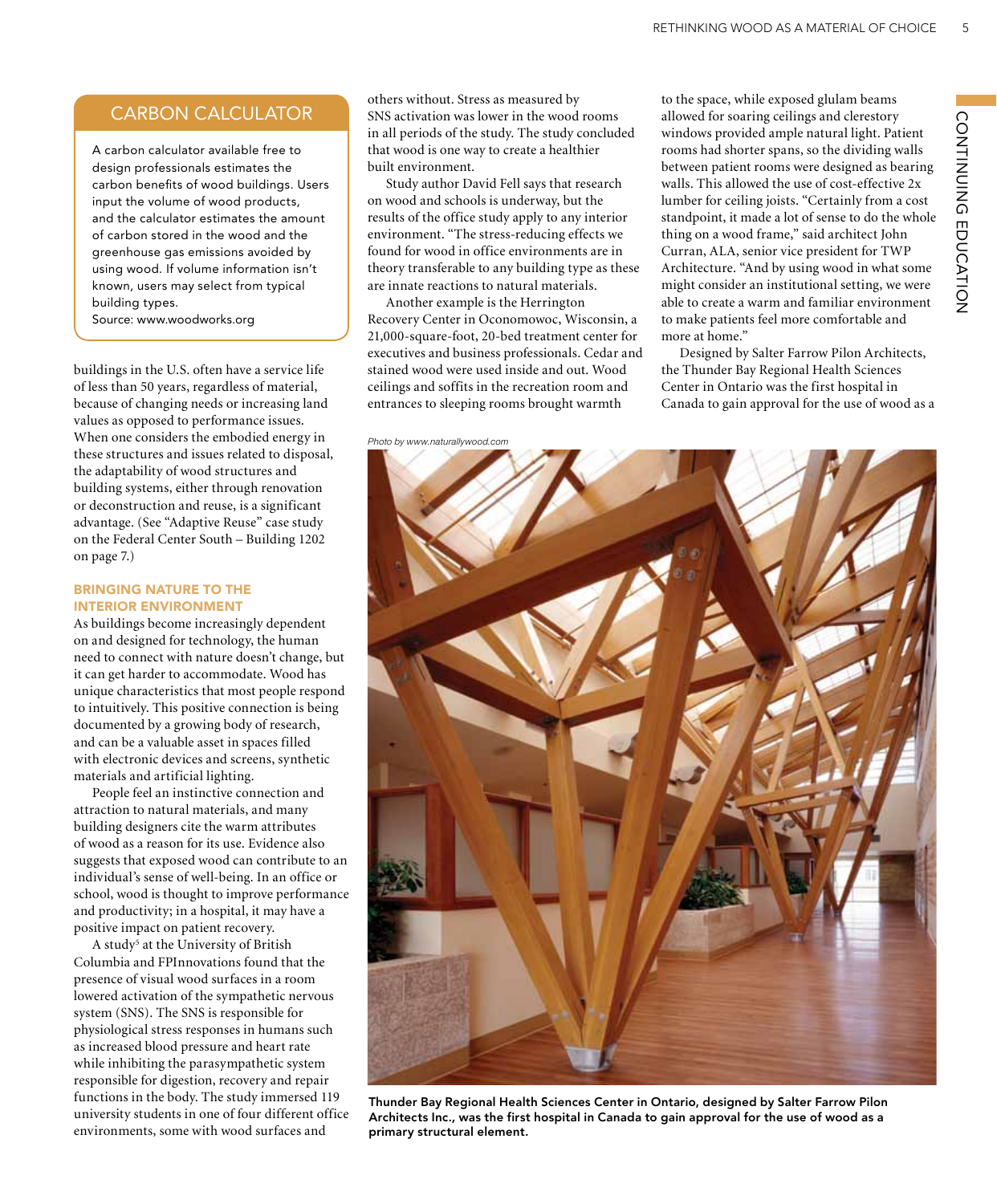primary structural element. Featuring a dramatic three-story wood and glass walkway, the structure incorporates over 1,100 glulam members, some more than 65 feet long. The use of wood extensively throughout the structure provides a bright and optimistic atmosphere for patients, staff, and the community.

### **CONCLUSION**

With growing pressure to reduce the carbon footprint of the built environment, building designers are increasingly being called upon to balance functionality and cost objectives with reduced environmental impact. Wood can typically help to achieve that balance.

Wood costs less—economically and environmentally—while delivering more in terms of its beauty, versatility and performance. It meets code requirements in a wide range of low- and mid-rise building types, and innovative new technologies continue to expand the possibilities for wood use in construction. Wood can also deliver a deep connection to

nature that will only become more valuable in our built environment as humans continue to advance, and to stay the same.

### **ENDNOTES**

- 1) Werner, F. and Richter, K. 2007. *Wooden building products in comparative LCA: A literature review*. International Journal of Life Cycle Assessment, 12(7): 470-479
- 2) Calculated by Dovetail Partners Inc. based on data from Natural Resources Canada and the USDA Forest Service.
- 3) *Deforestation in Canada What are the Facts*, Natural Resources Canada; *State of the World's Forests*, 2011, United Nations Food and Agriculture Organization
- 4) U.S. WoodWorks Carbon Calculator, www.woodworks.org
- 5) www.solutionsforwood.com/\_docs/reports/ Wood\_Human\_Health\_final-single.pdf

### Case Studies

# Cost-effective Green Schools

Bethel School District (BSD) is proving that building green doesn't have to cost a lot. While the District reports an 81 percent ENERGY STAR rating overall, several of their 17 elementary and six junior high schools have a rating ranging from 95 to 98 percent. While size, configuration and age of the 23 facilities varies, one thing remains constant: each is wood-frame.

Wood-frame schools can be easily designed to meet and exceed the

demanding energy efficiency requirements of environmentally-minded school districts. And, they can do so cost effectively. One of BSD's new elementary schools, completed in 2011, had a total construction cost of \$197.70 per square foot—a significant savings compared to the average western Washington, which is \$250.07.

BSD credits several factors in their success. In western Washington, wood studs cost almost half as much as metal; \$0.53 per lineal foot for wood versus \$0.98 for metal studs. Also, wood studs don't transfer heat and cold the way metal studs do, so wood helps improve the energy efficiency of the exterior envelope. Finally, accommodate inexpensive batt insulation, over-insulate.

18 have earned the ENERGY STAR label, and BSD has received national recognition from the U.S. Environmental Protection Agency as an ENERGY STAR Leader.



Spanaway Junior High School, Bethel School District, Spanaway, Washington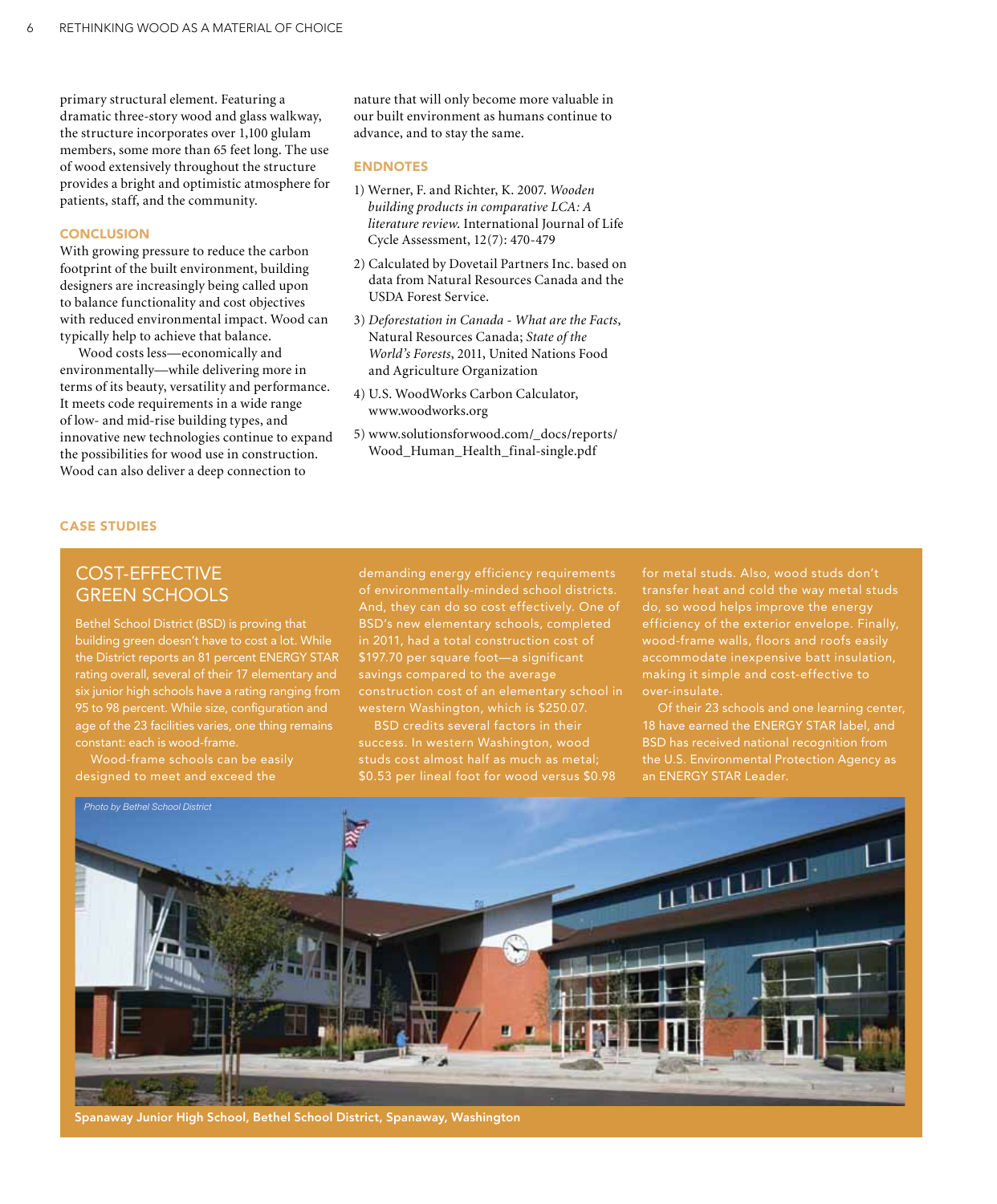# ADAPTIVE REUSE

Federal Center South – Building 1202, Seattle, Washington Architect: ZGF Architects LLP Completed: 2012 WoodWorks Award Winner: Commercial Wood Design



a LEED Gold-certified project partially funded through the U.S. GSA's wood used in the project was salvaged from a 1940s-era warehouse heavy timber and 100,000 board feet of 2x6 tongue and groove roof gathering areas. However, because the amount of reclaimed wood was interior pedestrian bridges and stairs, incorporated into the exterior while reclaimed decking was also used for interior wall paneling.

# Gallery Renovation

Art Gallery of Ontario Toronto, Ontario (Canada) Architect: Frank Gehry Completed: 2008

After the renovation of the existing gallery structure in North America." The Dundas each of which is unique, as are the 2,500 glulam connectors. The designers developed three-dimensional solid models and wireframe models for each glulam application, complete with calculated loads and member sizing. A wireframe of the models was sent to the subcontractor responsible for the the glulam. This information was used to develop a working solid model that included to machine each glulam member to exacting for each connector. In addition to the impressive structural applications, wood was throughout the interior.